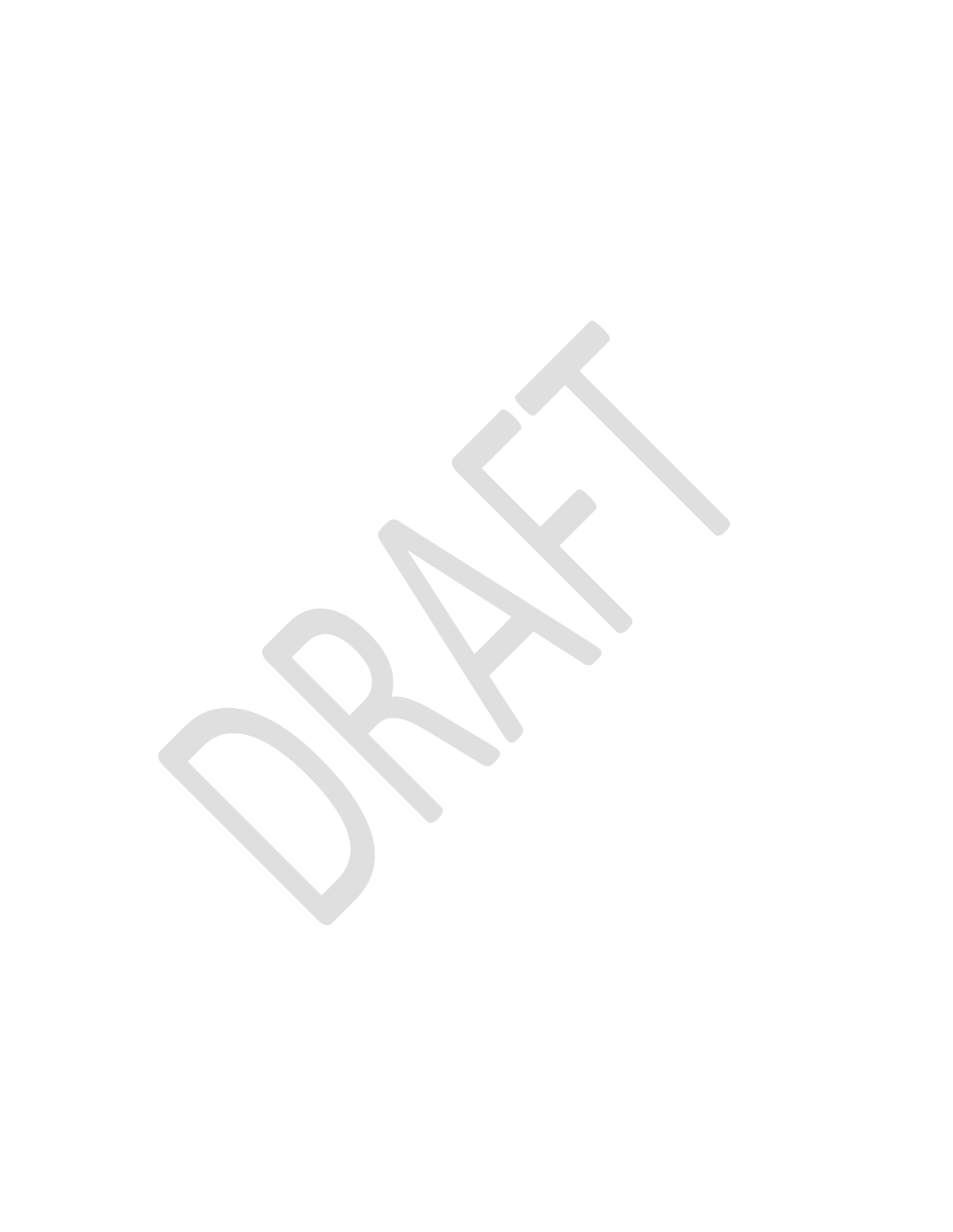# <span id="page-2-0"></span>**Contents**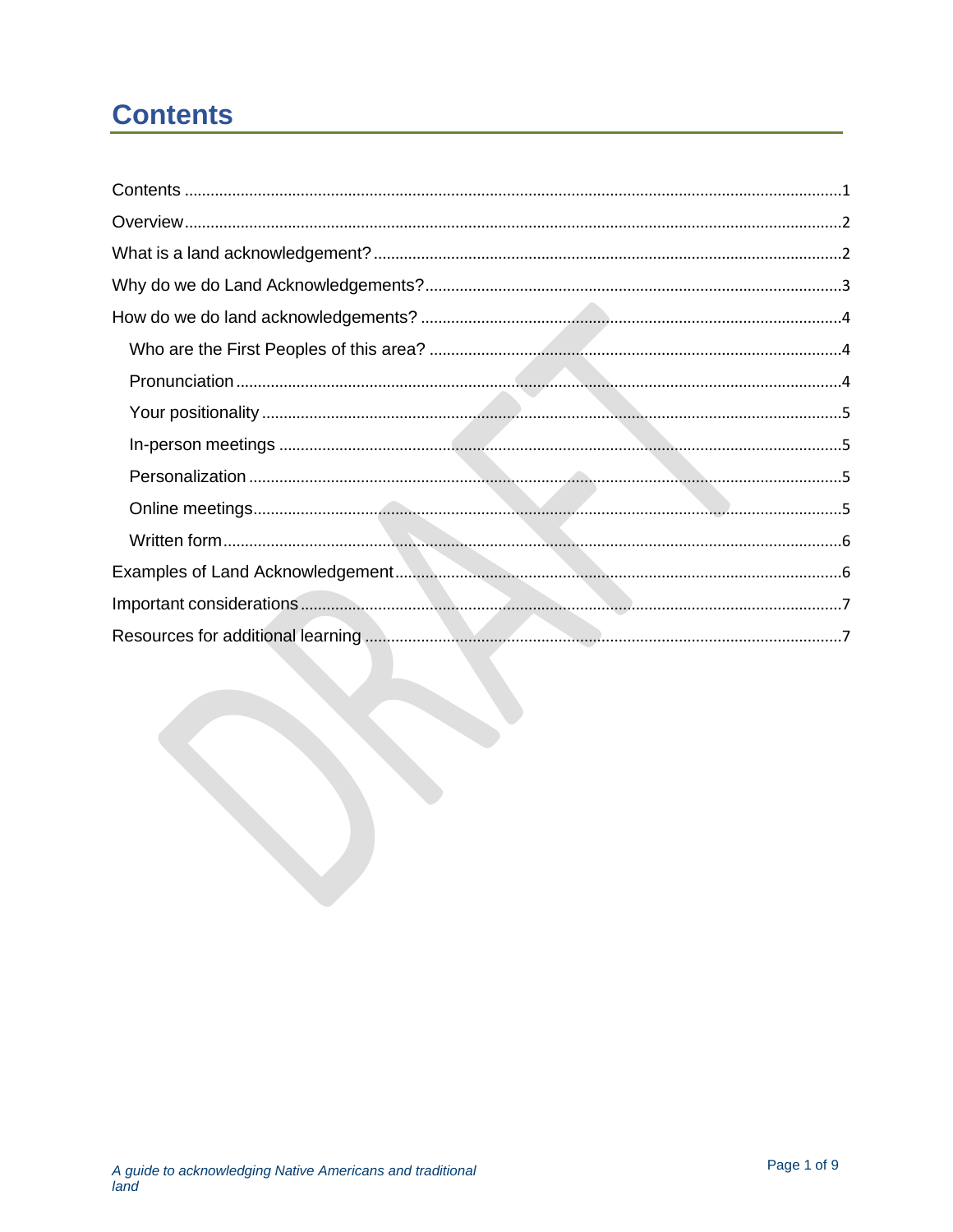## <span id="page-3-0"></span>**Overview**

The purpose of this document is to provide guidance and to answer questions for City of Albuquerque officials and staff for conducting land acknowledgements at the beginning of meetings, public events, and conferences.

This guideline will be your hub for understanding the value of conducting land acknowledgements, as well as tips, templates, and protocols for how to do a land acknowledgement at your meetings. It will be regularly updated by the City of Albuquerque Native American Affairs Coordinator.

As you develop a Land Acknowledgement statement, you will gain an understanding of the basic Human Rights that have been ignored, by-passed, or cast aside for Indigenous Peoples. Preparing and stating a Land Acknowledgement can be seen as an effort to correct hundreds of years of injustice to Native/Indigenous Peoples. However, it is only the beginning.

Access and control to traditional Native/Indigenous lands as part of their way of life is a basic right as stated in the United Nations Declarations on the Rights of Indigenous Peoples (UNDRIP), Article 15. There are additional Articles from the UNDRIP that are relevant to this statement and practice they are: Articles 1, 8, 13, 15, 16, 21, 24, 26, and 31.

### Annex:

*Concerned* that indigenous peoples have suffered from historic injustices as a result of, inter alia, their colonization and dispossession of their lands, territories and resources, thus preventing them from exercising, in particular, their right to development in accordance with their own needs and interests.

### Article 15 states:

- 1. Indigenous peoples have the right to the dignity and diversity of their cultures, traditions, histories, and aspirations which shall be appropriately reflected in education and public information.
- 2. States (countries) shall take effective measures, in consultation and cooperation with the Indigenous Peoples concerned, to combat prejudice and eliminate discrimination and to promote tolerance, understanding and good relations among indigenous peoples and all other segments of society.

There are twenty-three tribal nations who have connections within the State of New Mexico, we hope that by the City honoring and using an Indigenous Land Acknowledgment we will begin to elevate and institutionalize Native/Indigenous Peoples as a living part of the City's memory.

## <span id="page-3-1"></span>**What is a land acknowledgement?**

Land acknowledgment is recognizing that the Native/Indigenous Americans were here first, and this was their land until Colonization came and took it by force. Land acknowledgement is part of a worldwide movement that began many years ago in the 80's, maybe even longer by Native/Indigenous leaders and elders. It is a rejection of Colonization. It is a rejection of the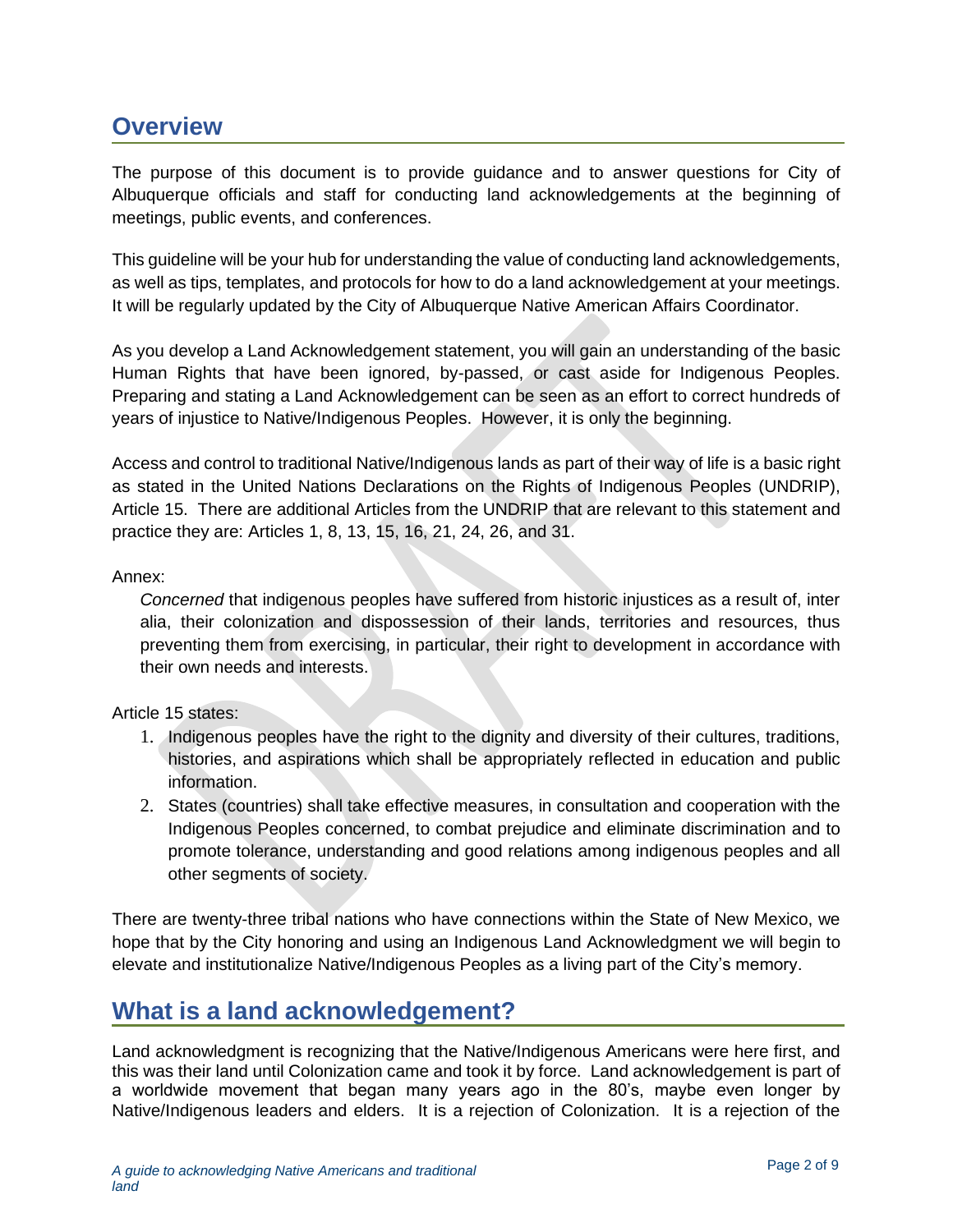Doctrine of Discovery. The Doctrine of Discovery paved the way for the Spanish conquest of the New World. Colonization.

Land acknowledgment is also the respectful way of acknowledging who's Native/Indigenous land(s) you are on. Acknowledging the underlying harsh history of the Native/Indigenous Peoples plight where the ensuing reconciliation that is needed is also part of Land Acknowledgement. It also raises awareness of Native/Indigenous Peoples presence and land rights in our everyday life. The following is some background on Land Acknowledgement.

A Land Acknowledgement is a formal statement that recognizes and respects Native/Indigenous Peoples as traditional stewards and caretakers of this land and the time immemorial relationship that has existed between Native/Indigenous Peoples and their traditional lands.

The land acknowledgements we hear today are based on an old tradition or protocol carried out by Indigenous communities throughout the World. It is intended as a way for guests to the land to show their respect for and payhomage to the Indigenous community with which they are visiting and engaging with.

## <span id="page-4-0"></span>**Why do we do Land Acknowledgements?**

Land acknowledgements are a practice and are practiced Worldwide. Land Acknowledgements are also part of a larger process that we are undertaking as a municipality, as individuals, towards reconciliation between non-Indigenous and Native/Indigenous Peoples. The reality is that Indigenous People are underrepresented, and their voices not heard at the majority of the meetings and events we attend, so we have to be careful to not appropriate the traditional Land Acknowledgement practice in an empty and disconnected way.

The City of Albuquerque supports the practice of land acknowledgement(s) in-order-to:

- Raise awareness of Native/Indigenous presence and land rights in everyday life, for ourselves and meeting participants.
- Acknowledge our presence on the land as visitors and as a part of colonialism history.
- Recognize the history of colonialism and harms done by settlers to Native/Indigenous communities, including to acknowledge the detrimental impacts that governmental institutions have had on Native/Indigenous communities through discriminatory practices and disregard for Indigenous rights, traditions and knowledge; where decision-making that directly impacts Indigenous communities has ignored the rights of Native/Indigenous Peoples to be stewards of their own land; where there has been a lack of Free, Prior and Informed Consent from Indigenous communities with regards to natural resource or other projects that may affect them.
- Complement self reflection and cultural competency of staff and volunteers.

Land acknowledgements are not meant to:

- Threaten or alienate non-Indigenous or Native/Indigenous people.
- Speak for or represent Native/Indigenous communities.
- Appropriate Native/Indigenous ideas and knowledge
- Be the only action we take towards truth and reconciliation. (see Resource section)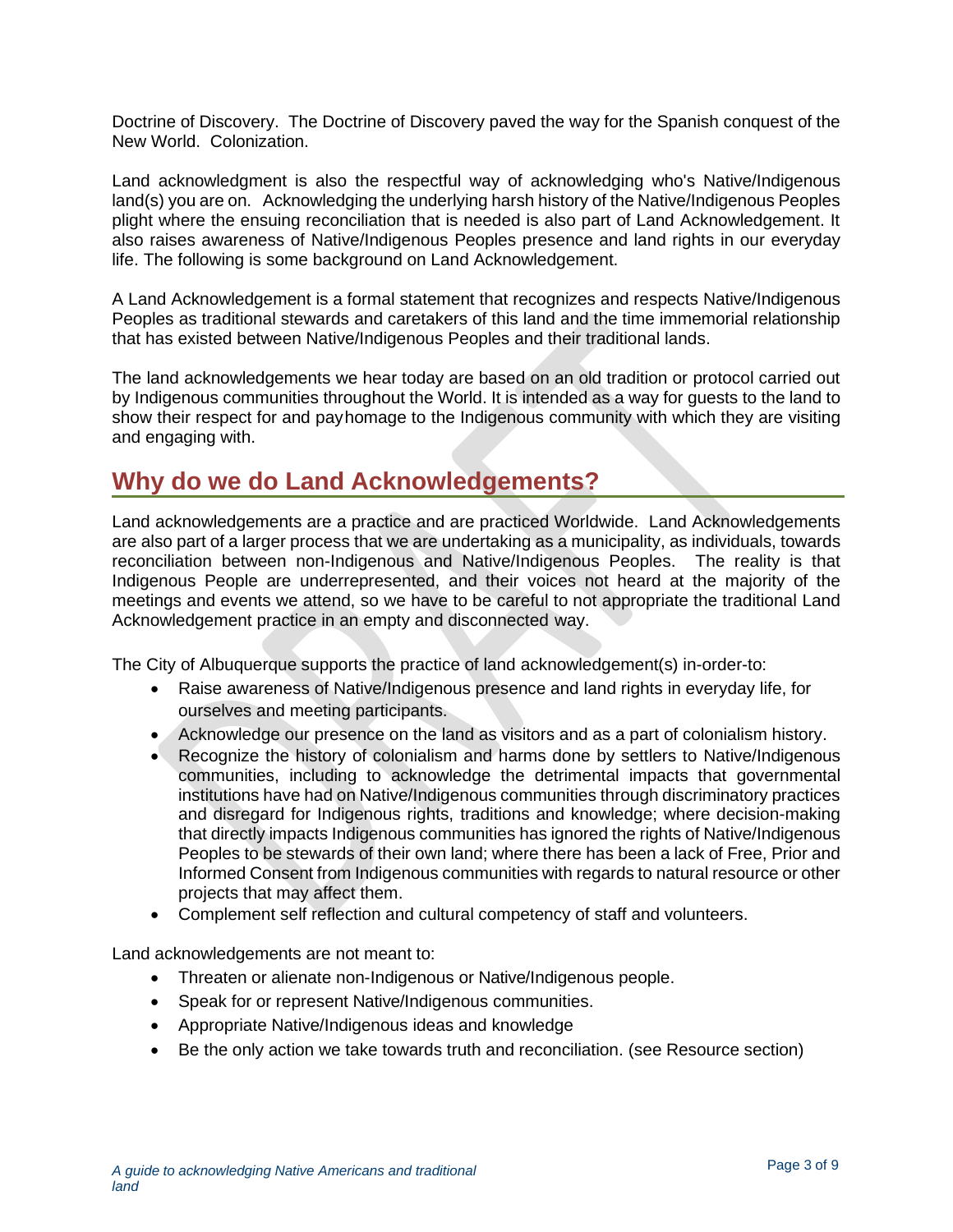# <span id="page-5-0"></span>**How do we do land acknowledgements?**

The aim is to practice land acknowledgements in a meaningful way. To achieve this goal, we have linked this guide to the provision of Indigenous awareness training for staff (4 Seasons of Reconciliation 2020),as well as a resource list for further learning (see Resources section).

Land Acknowledgments can be spoken at the beginning of public and private events and gatherings, for example: school programs, sporting events, public meetings, conventions, and town halls or a statement of official policy. Stating or publishing a Land Acknowledgment should be motivated by a heartfelt, authentic respect and support for Native/Indigenous peoples.

### <span id="page-5-1"></span>Who are the First Peoples of this area?

The original inhabitants of this land were the Tiwa Indians, also known as Tigua, are a group of Tanoan Pueblo tribes who currently live in three geographic regions, including Taos and Picuris Pueblos in northeast New Mexico, Sandia and Isleta Pueblos near Albuquerque, and at Ysleta del Sur, near El Paso, Texas. Traditionally, they spoke one of three Tiwa languages.

New Mexico has a vibrant and highly visible Native/Indigenous American population. Native American citizens make up nearly 10.5% of the state's entire population. There are 23 federally recognized Native Nations located in New Mexico - nineteen Pueblos, three Apache nations, and the Navajo Nation. For many decades, there has also been considerable movement into New Mexico from people representing other Native Nations across the United States. This movement, along with NM-based Native peoples' movement off their homelands due to their need and desire for jobs and education, has created significant urban and border town (towns bordering reservation boundaries) populations of Native/Indigenous Americans in New Mexico.

Albuquerque alone has the 7th largest urban Native/Indigenous population (approximately 30,000 people) in the country among places with more than 100,000 citizens, according to the 2010 U.S. census. Current estimates are at 60,000 people representing over 400 Tribal Nations.

Each Native Nation is a sovereign nation with its own government, traditions, language, and cultural practices. What makes Native Nations different from other minority groups is the unique treaty-based relationship each Nation has with the federal and state governments. Along with the Navajo Nation, the specific Native Nations in NM include the Fort Sill Apache Tribe, the Jicarilla Apache Nation, the Mescalero Apache Tribe, and the nineteen Pueblos are comprised of the Pueblos of Acoma, Cochiti, Isleta, Jemez, Kewa, Laguna, Nambe, Ohkay Owingeh, Picuris, Pojoaque, Sandia, San Felipe, San Ildefonso, Santa Ana, Santa Clara, Taos, Tesuque, Zuni, and Zia.

### <span id="page-5-2"></span>**Pronunciation**

Do not be afraid to ask questions and find out how to pronounce the local Native Americans in your acknowledgement. If you are not sure how to pronounce a Nation's name, there are a number of ways to learn, including:

- Respectfully asking someone from that pueblo, tribe, or nation, City of Albuquerque Office of Native American Affairs, or from a local organization, like the Indian Pueblo Cultural Center or the All Pueblo Council of Governors.
- Check the Pueblo, Tribe, or nation's website; they may have a phonetic pronunciation on their "About" page, an audio-recording of their name, or videos that include people saying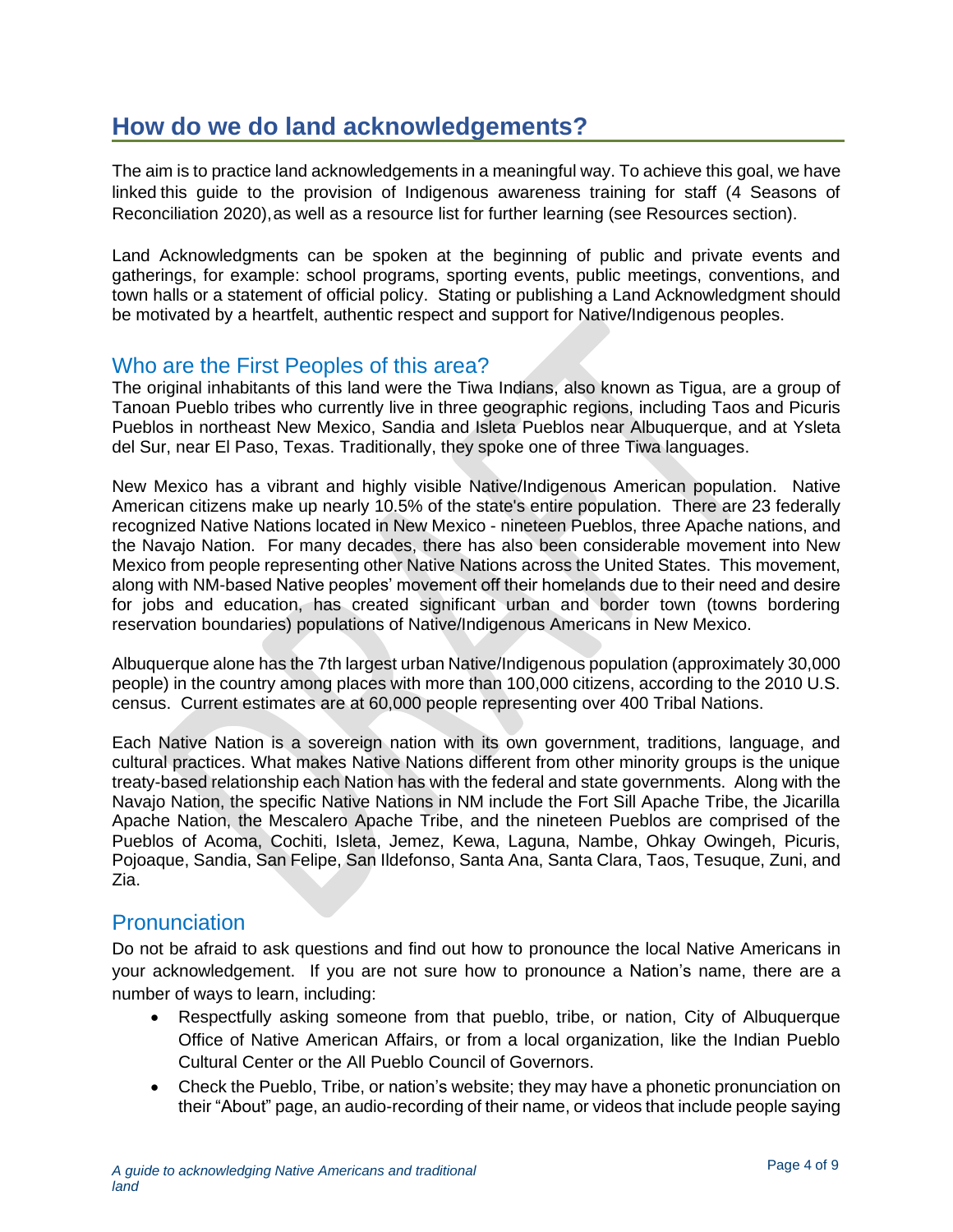the nation's name.

• Call the Pueblo, Tribe, or nation after hours and listen to their answering machine recording.

### <span id="page-6-0"></span>Your positionality

Speaking from the heart about colonialism and your personal path on reconciliation is challenging. Afirst step is to speak to what you know: your own positionality, your settler background, your relationship (or lack thereof) with Indigenous peoples.

### <span id="page-6-1"></span>In-person meetings

As a visitor on this land, I would like to begin by acknowledging that we are gathered on the traditional homelands of the e.g., Tiwa Pueblo people. To do so recognizes Native/Indigenous Peoples long-standing presence. Further, this recognition and respect for Native/Indigenous Peoples and their lands is a key towards reconciliation.

### <span id="page-6-2"></span>**Personalization**

Making the Land Acknowledgement your own is the next step. Relate your experience and the meetingitself to the native people of the land. Here are some examples:

"As a visitor on this land, coming from [describe your background], I strive to deepen my own understanding of the local Native/Indigenous communities…. Reframe my responsibilities to land and community."

"I come with respect for this land that I am on today, and for the people who have and do reside here.""The reason for our meeting today is to discuss a project that involves natural resources and directly impacts Indigenous communities. We acknowledge the need for meaningful consultation withIndigenous communities."

"We acknowledge the contributions of [name Indigenous community] to the project/work we are involved in today."

"As a settler myself, I am committed to… [describe your commitment to actively working against colonialism, towards reconciliation]."

### <span id="page-6-3"></span>Online meetings

Land acknowledgements need to be part of all gatherings, including virtual meetings. Depending on thelocation of your participants, you may acknowledge all Indigenous groups, or research the First Peoplesof the land you are on.

Here is the approved land acknowledgement you can use and personalize:

The City of Albuquerque acknowledges that Native/indigenous Peoples and Tribal nations, including the Tiwa Pueblo peoples, and our neighboring Tribal Nations, have stewarded through time immemorial and a millennium of generations, the lands, and waterways of what is now the City of Albuquerque (City). The City also honors and respects the enduring relationship that exists between these Peoples and Tribal Nations and this land and commit to continuing to learn how to be better stewards of the land the City inhabits as well.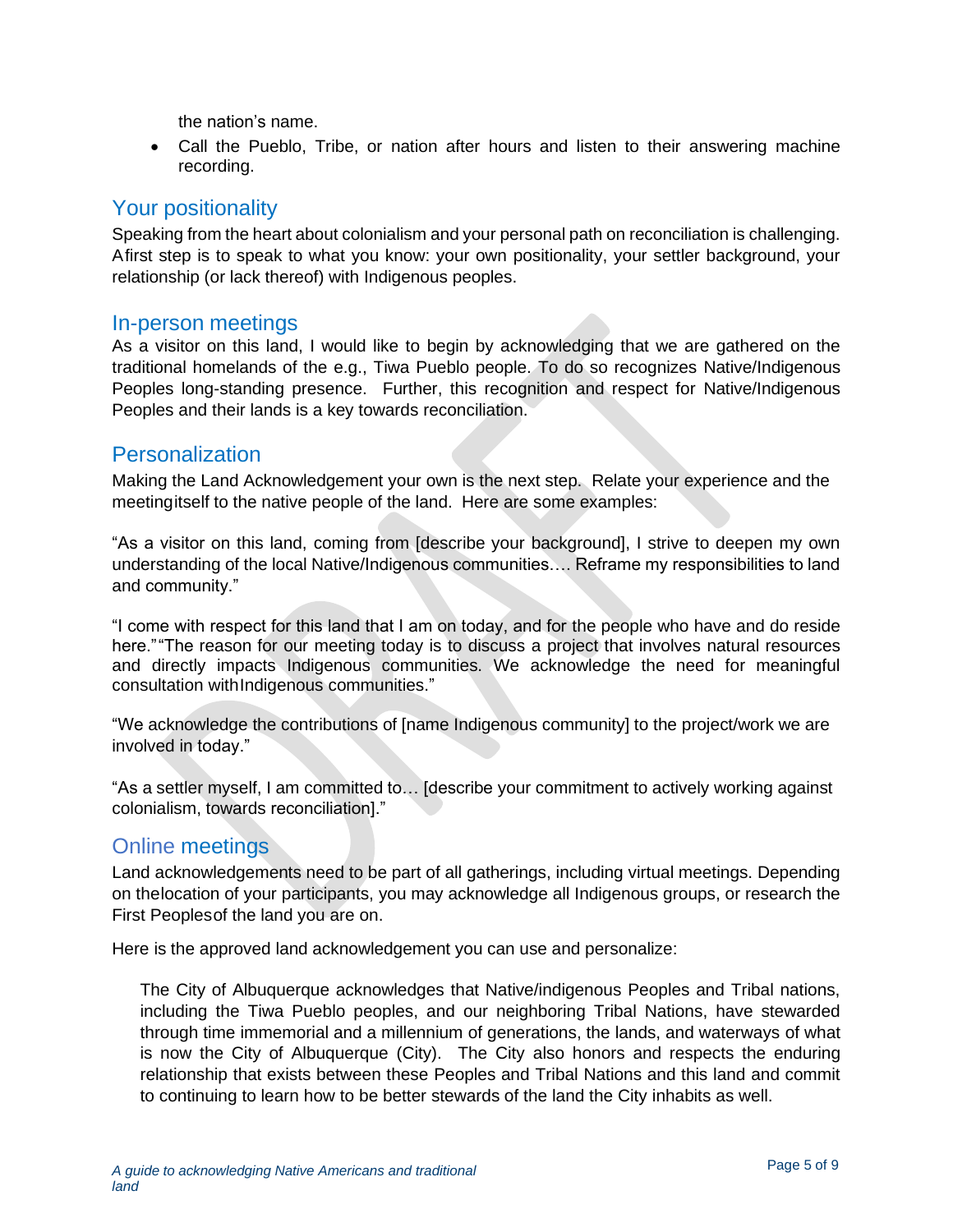### <span id="page-7-0"></span>Written form

**Email signatures** can include a land acknowledgement. Here is an example:

"The City of Albuquerque is located on Tiwa homelands.

**Websites** can include land acknowledgements in the 'Contact Us' page. "The City of Albuquerque acknowledges it is located on the traditional, unceded territory of the Tiwa people."

Other ways to acknowledge the First Peoples of the land you are located on include publications, reports, and any other formal documents. Consider the physical space that you occupy and explore ways you can ensure all visitors to your workplace are able to identify whattraditional land you are located on. For example, the written land acknowledgement on a plaque in your lobby or common area.

# <span id="page-7-1"></span>**Examples of Land Acknowledgement**

- ➢ Painted on the side of Seattle Mennonite Church in North Seattle: "We at Seattle Mennonite church acknowledge that we are on the unceded ancestral lands of the Duwamish people. A people that are still here, continuing to honor and bring to light their ancient heritage."
- $\triangleright$  "We want to acknowledge that we gather as Goshen College on the traditional land of the Potawatomi and Miami Peoples past and present, and honor with gratitude the land itself and the people who have stewarded it throughout the generations. This calls us to commit to continuing to learn how to be better stewards of the land we inhabit as well."
- ➢ *"I (we) wish to acknowledge this land on which the University of Toronto operates. For thousands of years, it has been the traditional land of the Huron-Wendat, the Seneca, and most recently, the Mississaugas of the Credit River. Today, this meeting place is still the home to many Indigenous people from across Turtle Island and we are grateful to have the opportunity to work on this land."*
- $\triangleright$  "Yale University acknowledges that indigenous peoples and nations, including Mohegan, Mashantucket Pequot, Eastern Pequot, Schaghticoke, Golden Hill Paugussett, Niantic, and the Quinnipiac and other Algonquian speaking peoples, have stewarded through generations the lands and waterways of what is now the state of Connecticut. We honor and respect the enduring relationship that exists between these peoples and nations and this land."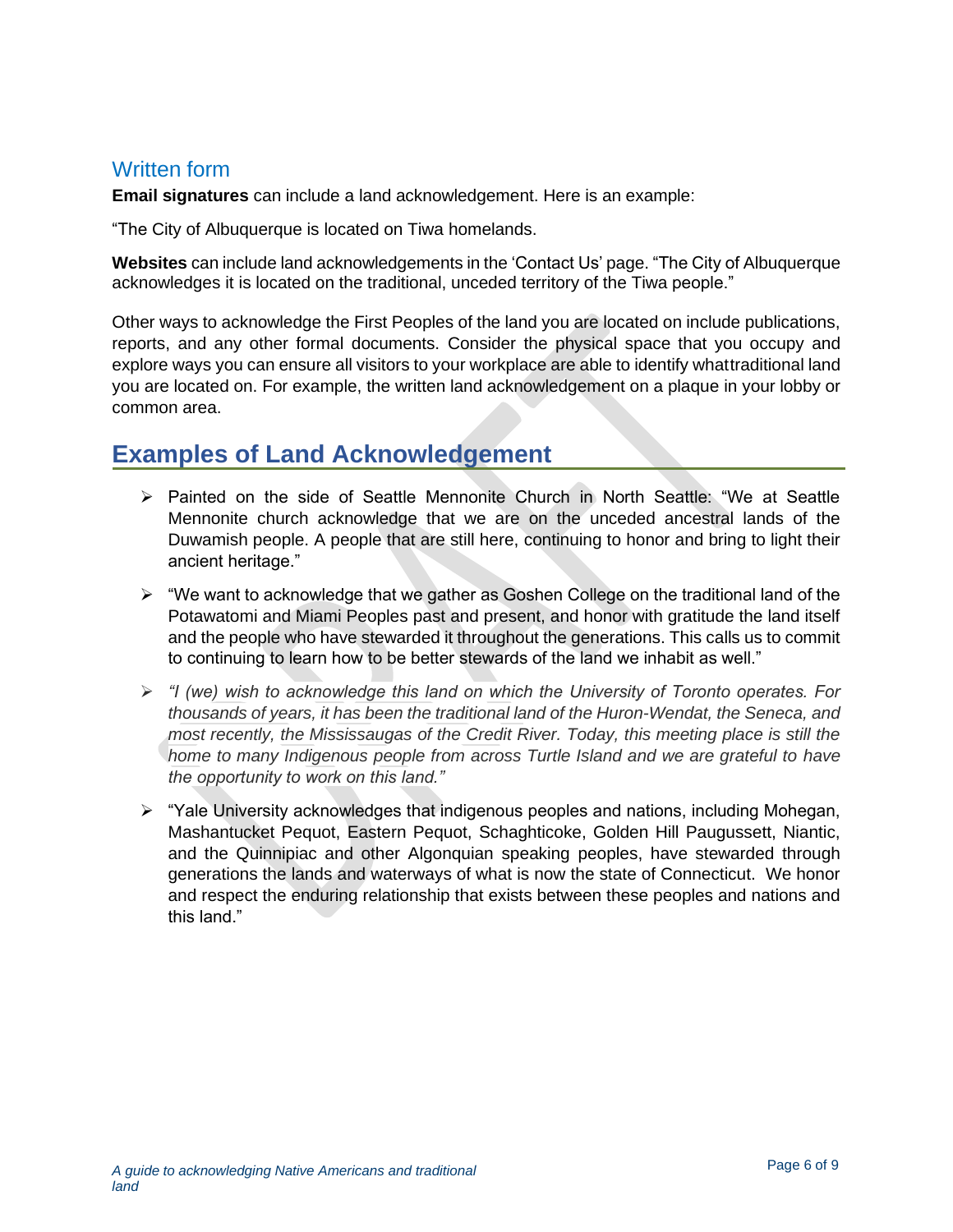# <span id="page-8-0"></span>**Important considerations**

Know your audience: are there Native/Indigenous people attending and participating in your meeting? They may have a perspective on the best way to acknowledge the land, so consult with them.

Doing a Land Acknowledgment at the beginning of a meeting does not mean we are done! The work we need to do towards reconciliation with Native/Indigenous Peoples is a long-term journey, specific to each individual, and is constantly evolving for the City.

# <span id="page-8-1"></span>**Resources for additional learning**

[A guide to Indigenous land acknowledgment](https://nativegov.org/a-guide-to-indigenous-land-acknowledgment/?fbclid=IwAR0CKuVdxDYLu3Ed_1WhlB4ppFneoEHOWPDWTfiuSIiB9_gWXjm2DDH9jxk)  **Native Governance Center**

<https://www.canr.msu.edu/nai/about/land-acknowledgements> **Michigan State University – Native American Institute**

[Guide to Indigenous Land and Territorial Acknowledgements for Cultural Institutions –](http://landacknowledgements.org/) Cultural [Institutions Guide to Land Acknowledgements](http://landacknowledgements.org/) **New York University**

[University of New Mexico Indigenous Peoples Land and Territory Acknowledgement White](https://diverse.unm.edu/common/documents/whitepaperacknowledgement.pdf)  **[Paper](https://diverse.unm.edu/common/documents/whitepaperacknowledgement.pdf)** 

<https://usdac.us/nativeland> **U.S. Department of Arts and Culture**

[Native Land Acknowledgement Guide –](https://earthministry.org/native-land-acknowledgement-guide/) Earth Ministry **Earth Ministry – Washington Interfaith Power and Light**

[Land Reparations & Indigenous Solidarity Toolkit](https://resourcegeneration.org/land-reparations-indigenous-solidarity-action-guide/) **Resource Generation**

[Brief Guide to Transferring Land.pdf](https://drive.google.com/file/d/0BznGM1zCsJPKeWZDdEpOMUVMeXBiYjlJTkpyODZyWGRwS3lB/view) **Sustainable Economies Law Center**

[Museum of Indian Arts & Culture | Santa Fe, New Mexico](http://miaclab.org/) **Museum of Indian Arts & Culture – Laboratory of Anthropology**

[Governor Newsom Issues Apology to Native Americans for State's Historical Wrongdoings,](https://www.gov.ca.gov/2019/06/18/governor-newsom-issues-apology-to-native-americans-for-states-historical-wrongdoings-establishes-truth-and-healing-council/)  [Establishes Truth and Healing Council | California Governor](https://www.gov.ca.gov/2019/06/18/governor-newsom-issues-apology-to-native-americans-for-states-historical-wrongdoings-establishes-truth-and-healing-council/) **Office of Governor Gavin Newsom**

[Social and Structural Determinants of Urban American Indian](https://www.mededportal.org/doi/pdf/10.15766/mep_2374-8265.10825) and Alaska Native Health: A Case [Study in Los Angeles \(mededportal.org\)](https://www.mededportal.org/doi/pdf/10.15766/mep_2374-8265.10825)

### **MedED Portal**

[Harvard Indigenous Design Collective: "Acknowledging Land w/ Dr. Meranda Owens" -](https://www.youtube.com/watch?v=PCJYnzicBiA) [YouTube](https://www.youtube.com/watch?v=PCJYnzicBiA)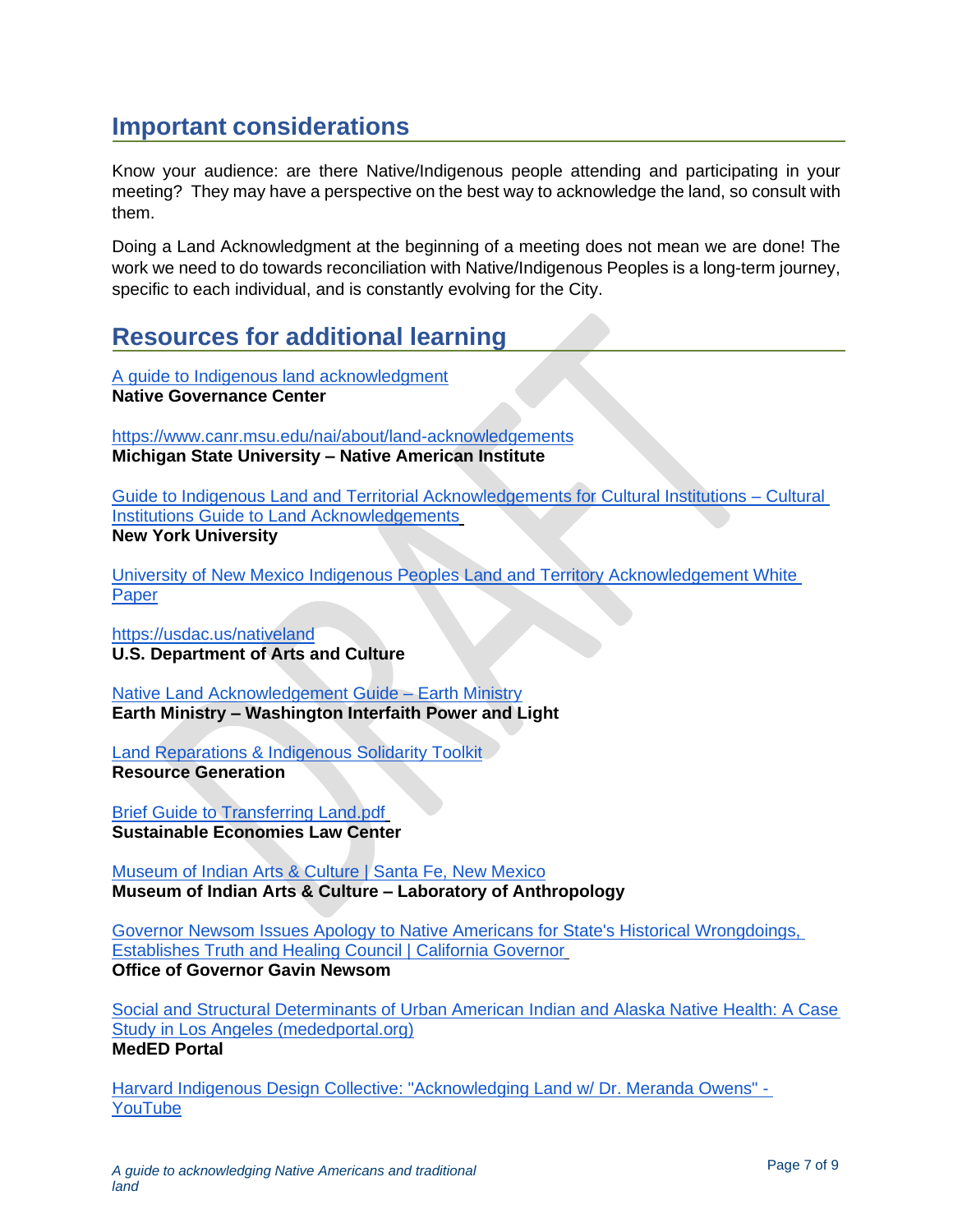### S. Calvez., R. Roberts, 2020. Land Acknowledgements. Teaching and Learning. University of **Saskatchewan**

### **Land Acknowledgements - Teaching and Learning**

S. Calvez, R. Roberts, University of Saskatchewan 2020

#### **Land acknowledgement Baroness von Sketch Show - October 14, 2019**

<https://youtu.be/xlG17C19nYo>

#### **Guide to Acknowledging First Peoples & Traditional Territory**

Canadian Association of University Teachers <https://www.caut.ca/content/guide-acknowledging-first-peoples-traditional-territory>

#### **Are you planning to do a Land Acknowledgement?**

Debbie Reese for American Indians in Children's Literature - March 9, 2019 [https://americanindiansinchildrensliterature.blogspot.com/2019/03/are-you-planning-to-do](https://americanindiansinchildrensliterature.blogspot.com/2019/03/are-you-planning-to-do-land.html)[land.html](https://americanindiansinchildrensliterature.blogspot.com/2019/03/are-you-planning-to-do-land.html)

### **'I regret it': Hayden King on writing Ryerson University's territorial acknowledgement** Unreserved, CBC - January 20, 2019

[https://www.cbc.ca/radio/unreserved/redrawing-the-lines-1.4973363/i-regret-it-hayden-king-on](https://www.cbc.ca/radio/unreserved/redrawing-the-lines-1.4973363/i-regret-it-hayden-king-on-writing-ryerson-university-s-territorial-acknowledgement-1.4973371)[writing-ryerson-university-s-territorial-acknowledgement-1.4973371](https://www.cbc.ca/radio/unreserved/redrawing-the-lines-1.4973363/i-regret-it-hayden-king-on-writing-ryerson-university-s-territorial-acknowledgement-1.4973371)

### **How an acknowledgement of 'unceded Algonquin territory' became ubiquitous**

Ottawa Citizen - January 9, 2019 [https://ottawacitizen.com/news/local-news/how-an-acknowledgment-of-unceded-algonquin](https://ottawacitizen.com/news/local-news/how-an-acknowledgment-of-unceded-algonquin-territory-became-ubiquitous/)[territory-](https://ottawacitizen.com/news/local-news/how-an-acknowledgment-of-unceded-algonquin-territory-became-ubiquitous/) [became-ubiquitous/](https://ottawacitizen.com/news/local-news/how-an-acknowledgment-of-unceded-algonquin-territory-became-ubiquitous/)

### **Territory Acknowledgement Panel Talk**

Centre for Teaching, & Learning Technology, University of British Columbia - October 18, 2016 https://voutu.be/lzge2fh4Zdc

#### **Making Coast Salish Territorial Acknowledgements Matter**

Coast Salish Cultural Network - November 25, 2016 <https://youtu.be/-Tei5tGoQ4s>

#### **Beyond Territorial Acknowledgements**

Chelsea Vowel - September 23, 2016 <http://apihtawikosisan.com/2016/09/beyond-territorial-acknowledgments/>

### **What is the significance of acknowledging the Indigenous land we stand on?** Ramna Shahzad, CBC - July 15, 2017

<http://www.cbc.ca/news/canada/toronto/territorial-acknowledgements-indigenous-1.4175136>

### **Know the Land: Territories Campaign**

Laurier Students' Public Interest Research Group (LSPIRG) <http://www.lspirg.org/knowtheland/>